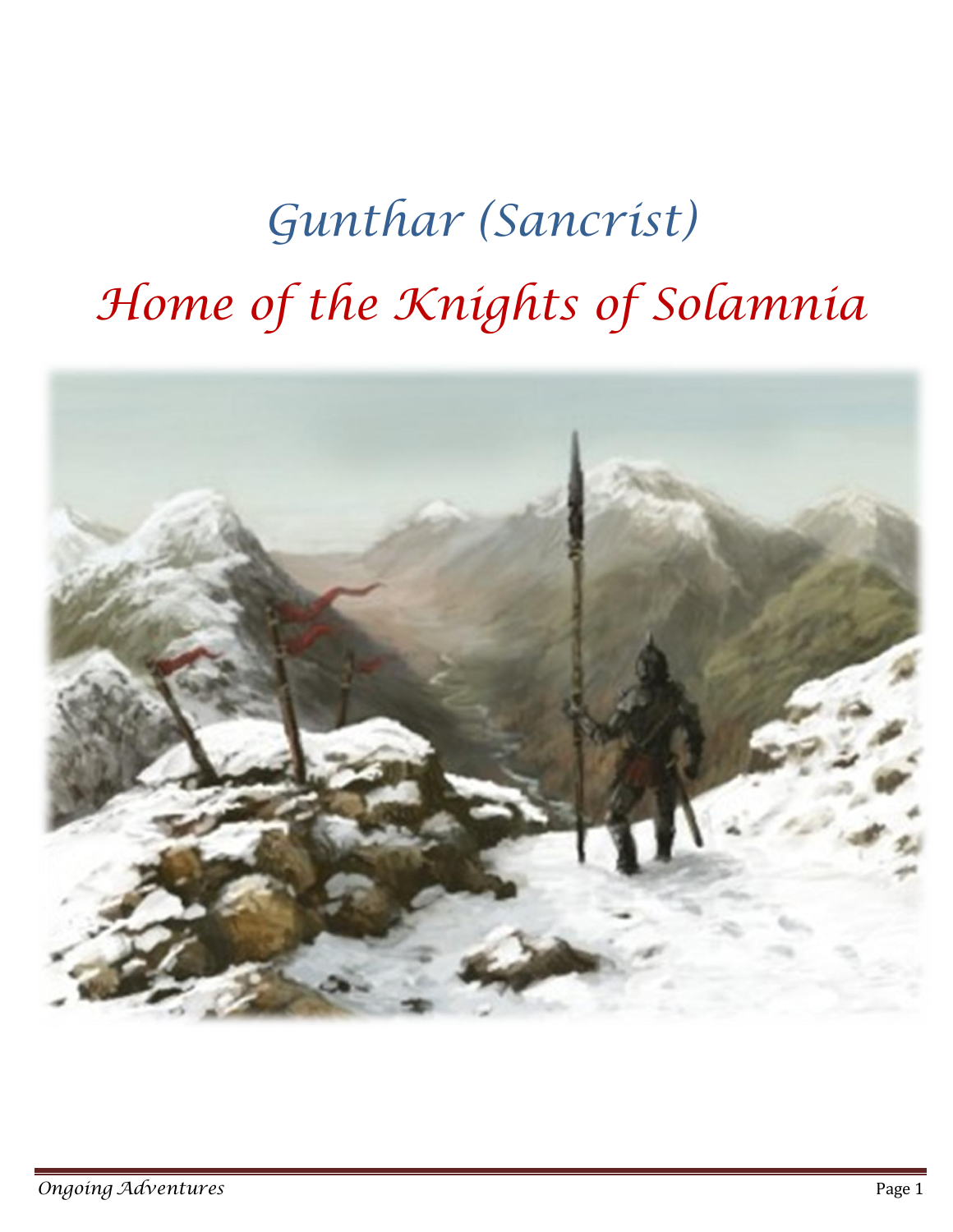# *Gunthar (Knights of Solamnia)*

Regions controlled: Gunthar (Sancrist), Schallsea, Sanction

Allies: Solace, Crossing, Ergoth

Undeclared enemies: Solamnic Empire, Baron of Samuval, Golthuru, Minotaur Nation, Teyr

Declared Enemies: Knights of Neraka

# *Timeline:*

The following is a timeline for the nation of Gunthar (Sancrist).

#### **1775 PC- The Vision**

In the Whitestone Glade, Vinas Solamnus is sent a vision from Paladine, Kiri Jolith and Habbakuk to form a great forced dedicated to the gods of Good and who embrace the idea of honor. From the vision Solumnus lays the foundation for the organization who are called the Knights of Solamnia.

#### **993 PC- The Building**

In the forested sections of the isle, an engineering company of the Knights of Solamnia came across the location of a strong defensive position. This location would allow immediate response to any potential invasion of the isle and being on a river allowed for supplies to be easily sent to the site. The knighthood approached the Wistan family who after visiting the site agreed to pay for the construction of the castle. Once completed the Wistan family would occupy the castle until the death of the last of the line, Gunthar uth Wistan in 392 AC.

#### **1 AC- The Cataclysm**

As the rest of Ansalon was left in ruins following the Cataclysm, the isle of Sancrist found little in change. When the residents of the villages and castles begin to explore the land after experience the shaking of the world, they discovered that some of the coast had risen into steep cliffs. The Knights of Solamnia sent ships to the mainland of Ansalon to learn more about the events.

#### **4 AC- News of the World Changes**

The ship, The Blooming Rose, returns from Palanthas with tragic news. As many had suspected in the years following the Cataclysm the world had indeed changed. The ship's captain brought the news of the changes in the shipping lanes and that many of the vessels that left had run aground on uncharted reefs or been lost at sea. Others were reported attacked by bands of pirates. News from Palanthas was not good as the Knights learn about the destruction of Istar and the upheaval that it had caused.

#### **351 AC- The Whitestone Council Meets**

The Knights of Solamnia form the Whitestone Council which meets for the first time on Sancrist. During its first meeting the five leading nations of the world cannot come to an agreement concerning the Dragon Armies. Instead the discussion becomes bogged down by past feuds and petty squabbles. The council leaves Sancrist with no resolution.

#### **352 AC- The Whitestone Council Meets Again**

Meeting in the Whitestone Glade, the representatives of the remaining governments of Ansalon meet to discuss a possible alliance against the Dragon Armies. This council is led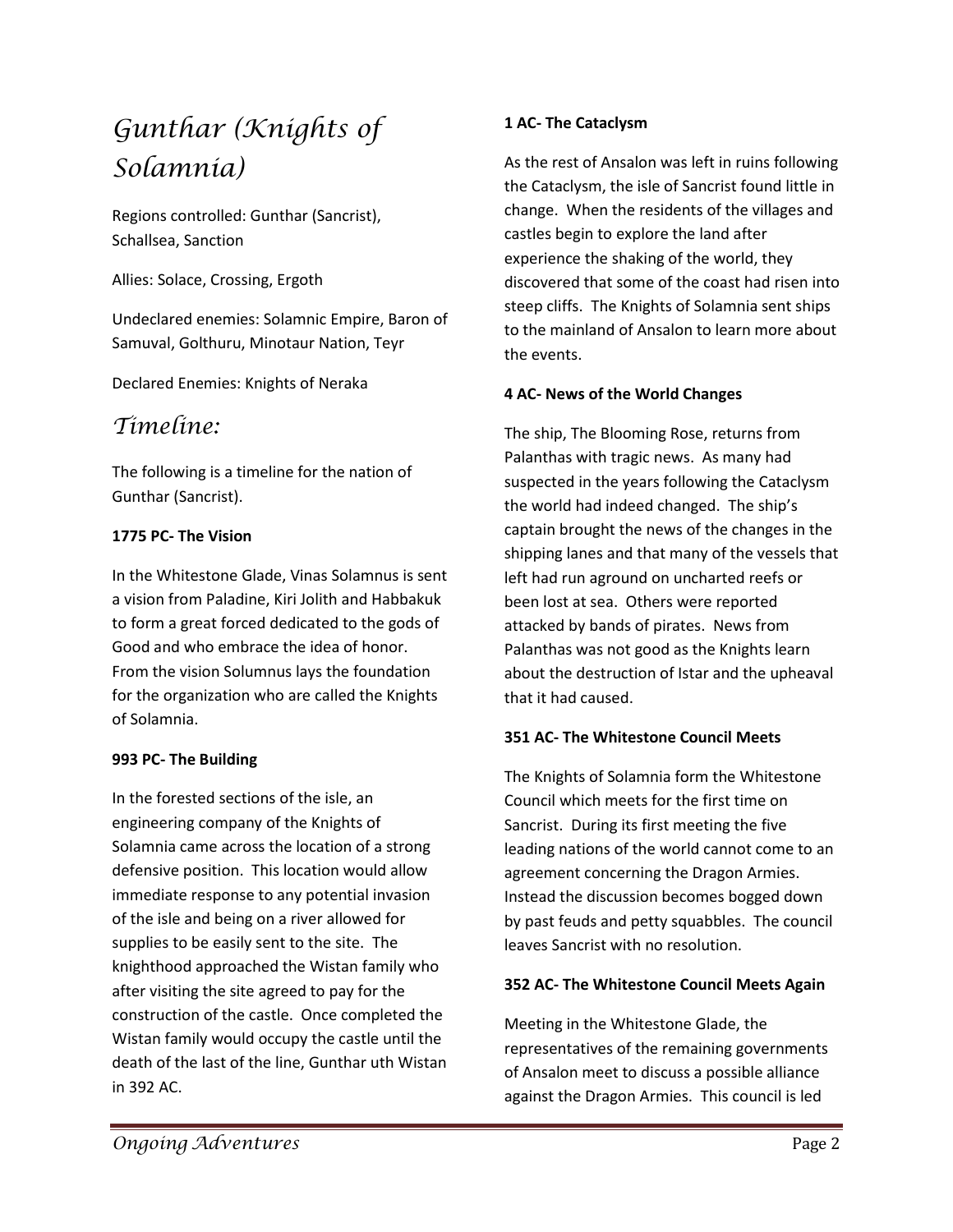by the Knights of Solamnia and focuses on the immediate collapse of the nations of Good. The nations during the second council are able to reach an agreement in which the Whitestone Army is formed.

#### **353 AC- Gunthar is Born**

After being elected officially as Grand Master, Gunthar uth Wistan returns to his hereditary home of Castle uth Wistan. Once there he is greeted by the Grand Circle of the Knighthood who inform him that in his honor the Isle of Sancrist was renamed Gunthar. Although met to be an honor, many knights and residents still call the island by its original name of Sancrist.



#### **392 AC- The Olive Branch is Extended/A Dragon Arrives**

Castle uth Wistan: In hopes of combining forces to deal with the threat of the Dragon Overlords, the Grand Master, Gunthar uth Wistan invited the Knights of Takhisis to meet. Arriving at Castle uth Wistan, they are led by Mirielle Abrena, Lord of the Night. It is during the

meeting that Gunthar is killed in a hunting accident and that Mirielle attempts to seize power. A battle ensues that cements a lasting hatred between the two organizations.

Mt. Nevermind: The dragon overlord Pyrothraxus arrives to take over the island. Unfortunately the mountain range he has chosen to become his lair was occupied by the gnomes. Even though he is a threat to all occupants of the island the dragon overlord has found himself a captive to his own desires.

#### **421 AC- The New Whitestone Council Forms**

Under the leadership of Sir Goddard Tasgall a council meets in on the isle. It is formed to fight the forces of Mina. While this council champions the cause of Good, it leaves the Isle of Sancrist and the leaders of it reside in Solamnia.

#### **424 AC- The Death of a Grand Master**

Grand Master Liam Ehrling dies in Castle uth Wistan. His loss signifies the last possible attempt to reunite the various factions of the knighthood that had seized control of various parts of the mainland Solamnia. He is buried in the crypts below the castle and his death is mourned by the entire island.

#### **425 AC- The Grand Circle Meets**

The Grand Circle of the Knighthood meets to elect a new Grand Master. While there is clear support of Goddard Tasgall for becoming the next head of the order, the circle cannot elect him since he has refused to leave Sanction. Frustrated by the situation the circle resolves without officially electing a new head.

#### **427 AC- A Grand Master Elected**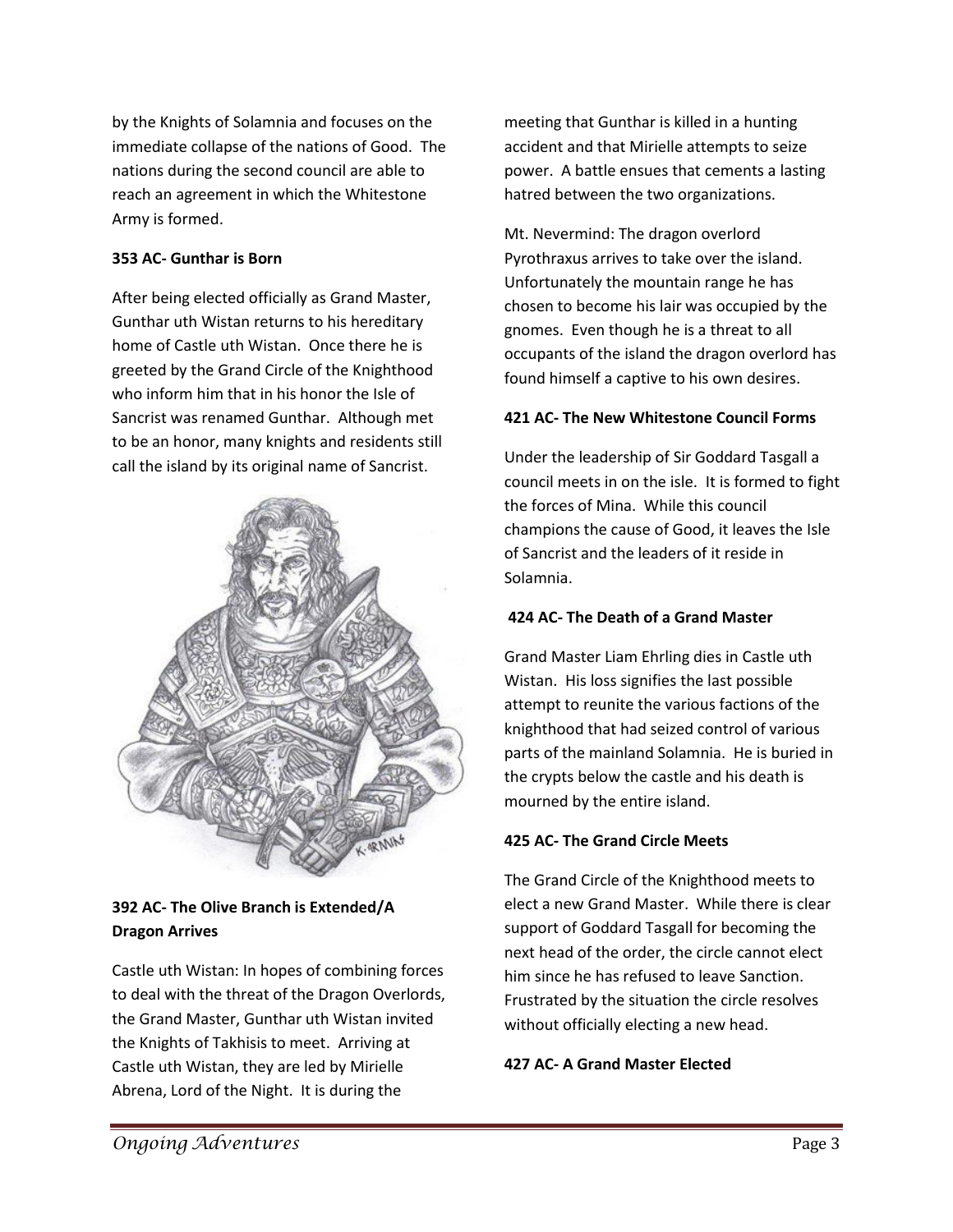Meeting once again the Grand Circle of the Knighthood has elected not to elect Tasgall as he has refused the summons for the last two years. Instead the circle chooses Ehrling's aidede-camp, Michel Cataya as the new Grand Master. Shocked liked many of the younger members of the knighthood , Cataya accepts the position and immediately begins to promote many of those knights.

#### **429 AC- Death of a Dragon**

With the dragon Pyrothraxus continuing to slip into deeper madness the Grand Master Michel Cataya fears the worst. Within the last few months the dragon had begun to experience a steady loss of sanity and had begun to delve into the realms of experimentation. Fearing that the gnomes would become a twisted perversion of the themselves, he ordered General Jackson Kalkwarf to lead an expedition to slay the dragon. Wielding a dragonlance, Kalkwarf personally slew the dragon after discovering the lair in which he had started to make changes to captured gnomes. Sickened by the news of the changes to many of the captives Kalkwarf pledges to quest to find a cure.

#### **433 AC- The Great Migration Begins**

With the order of Solamnic Emperor Jaymes Markhem to the the loyal knights and citizens of Solamnia to swear off the knighthood or leave, the first ships leave to reach Sancrist. Meeting the refugees on the docks the Grand Master weeps openly at the sight. These people set up camps outside of Gavin and Markennan as they wait for lands to be available.

# *Treatise on the Knights of Solamnia*

Author's note: While my earlier treatise covering the creation of the Solamnic Empire can be considered a reference tool on the how the modern nation of Solamnia came into being. It should not be taken as a reference for the status of the Knights of Solamnia during this time. While these knights for centuries had championed the cause of light, it has been well documented that following the Chaos War their power over the region called Solamnia fell tremendously. With the loss of power in the region the knighthood had been forced to fall to lands of previous exile, Sancrist. Even though the War of Souls allowed the knighthood a chance to rejoin the traditional lands, they were no longer able to properly administer such lands. Further information can be gleamed from the Treatise of the Solamnic Empire.

In this writing you will not find any argument concerning the grossly management of the country or an apology about the actions of Jaymes Markham on the nation of Solamnia. Those arguments have been written a hundred times already and the works discussing Markham's actions are still often quoted years after the incidents. Instead you will find a clear description of what befell the knighthood in the early days of the Solamnic Empire. To have a clear understanding of what befell the knighthood one needs to look back at the history of the nation of Solamnia and most importantly in its last days in the struggle against the half ogre Ankhar and the civil war that followed with the Dukes.

I hope you as the reader will understand what steps were taken in the early stages of this campaign and how the quick actions of people such as Kalkwarf, Margraf, Cataya and Schweibert preserved the heritage of the organization. While the knighthood has evolved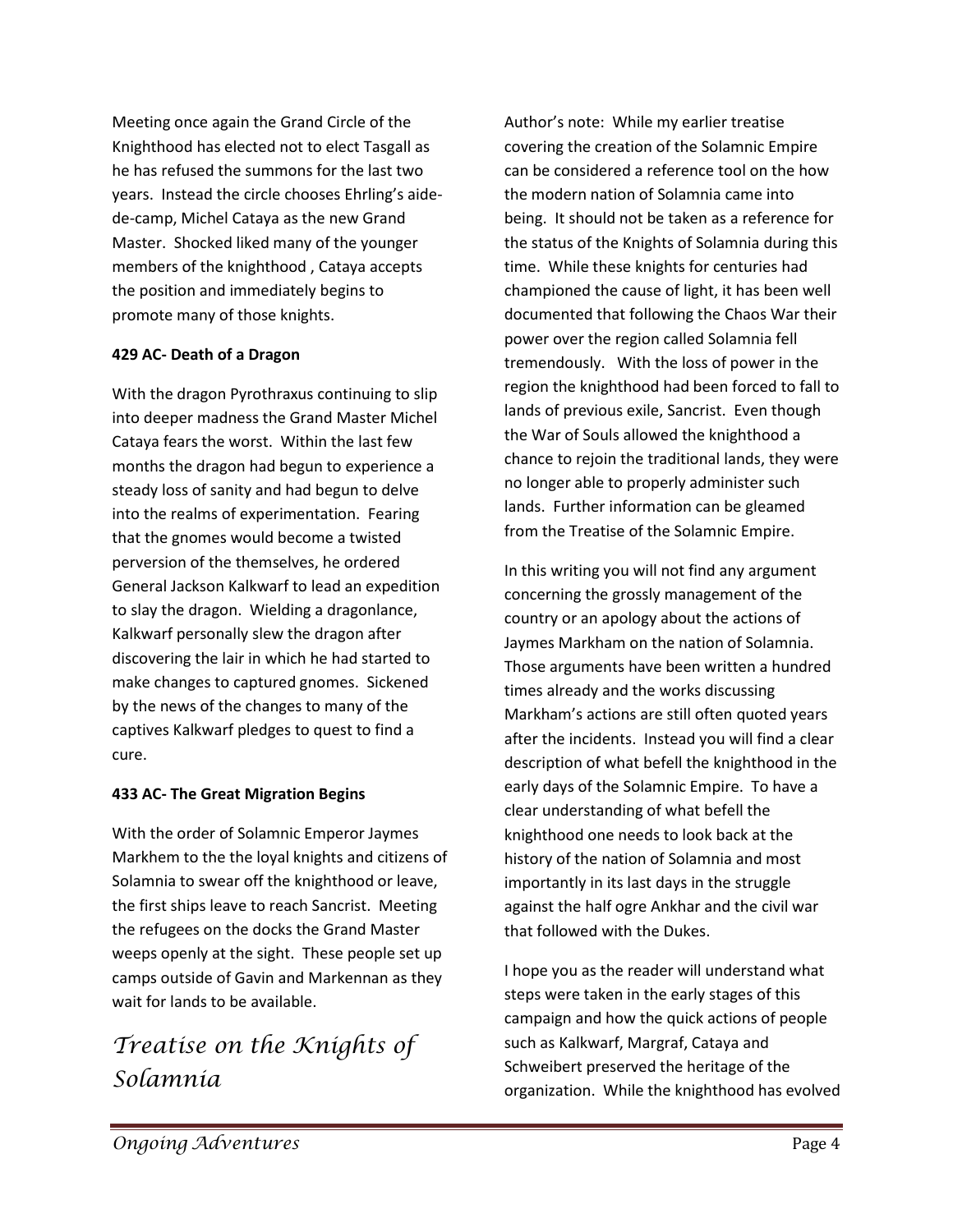since the days of Huma, Brightblade and even the Majere's, it has always stood for the forces of light. Please enjoy the summary of the events that took place in the last days of the Solamnic Civil War and the early years of the Empire.

Your Servant

Gerrin Hammerstrike

#### A Treatise on the Knights of Solamnia

"One needs to understand that the knighthood was sick, sick long before the likes of Markham." Sir Elisha Margraf, Knight of the Crown.

"When history documents these events, who will they cast as heroes and who as villains?" General Jackson Kalkwarf, Knight of the Rose

The history of the Knights of Solamnia is one filled with glorious highs and unforgettable lows. This history has been told by historians throughout the centuries and contains the tales of Huma, Sturm Brightblade and even Linsha Majere. All of these tales tell of truly normal individuals cast into moments of history that have made them immortal. It is through these tales of gallantry, honor and sacrifice that the knighthood has made its name. These tales also are what caused the turmoil post War of the Souls.

When Jaymes Markham led the armies to victory over the forces of Ankhar, the people living in the land of Solamnia fell in love with him. While Markham had at one time been a knight, it was also noted that through false evidence that he had been framed for the murder of a fellow knight Lord Lankford Lorimar, Knight of the Rose. This evidence was discovered through the Invasion of Ankhar, that in reality Markham was innocent of the murder and that the real culprits were individuals who considered themselves Dukes of the Knightly orders.

Now one must understand that by this point, the government of the knighthood had no real power in Solamnia. The Solamnia during both wars of this time was corrupt and did not respond to requests made by the council. Instead they operated independently and often misled knights still loyal to their oath. It is during this time in history we see a true separation of the knighthood in the traditional lands. Knights began to form into two opposing side, those who still believed in the oath and those that were driven by a military calling.

During this time period the knighthood in Solamnia was known for its military victories, victories over the forces of Mina. The men who joined the knighthood at this time were different than the older traditional knights. The newer knights were ones who dreamed of riding into victory and cared little else for the organization they served. This led to a great divide in the knighthood as older knights often left the mainland of Solamnia, seeking the comforts of Sancrist as something that was stable and familiar.

The knighthood previously to this divide was on the verge of recovering its power base in Solamnia. Lorimar had led a resurgence in the organization and while many citizens of Solamnia did not wish for another outside ruler, following the fall of the Dark Knights and the stories of the inability of the Knights of Solamnia to defend them in countless wars. They did though wish to become united under the leadership of this great knight, but in the early days of the return of Solamnic power,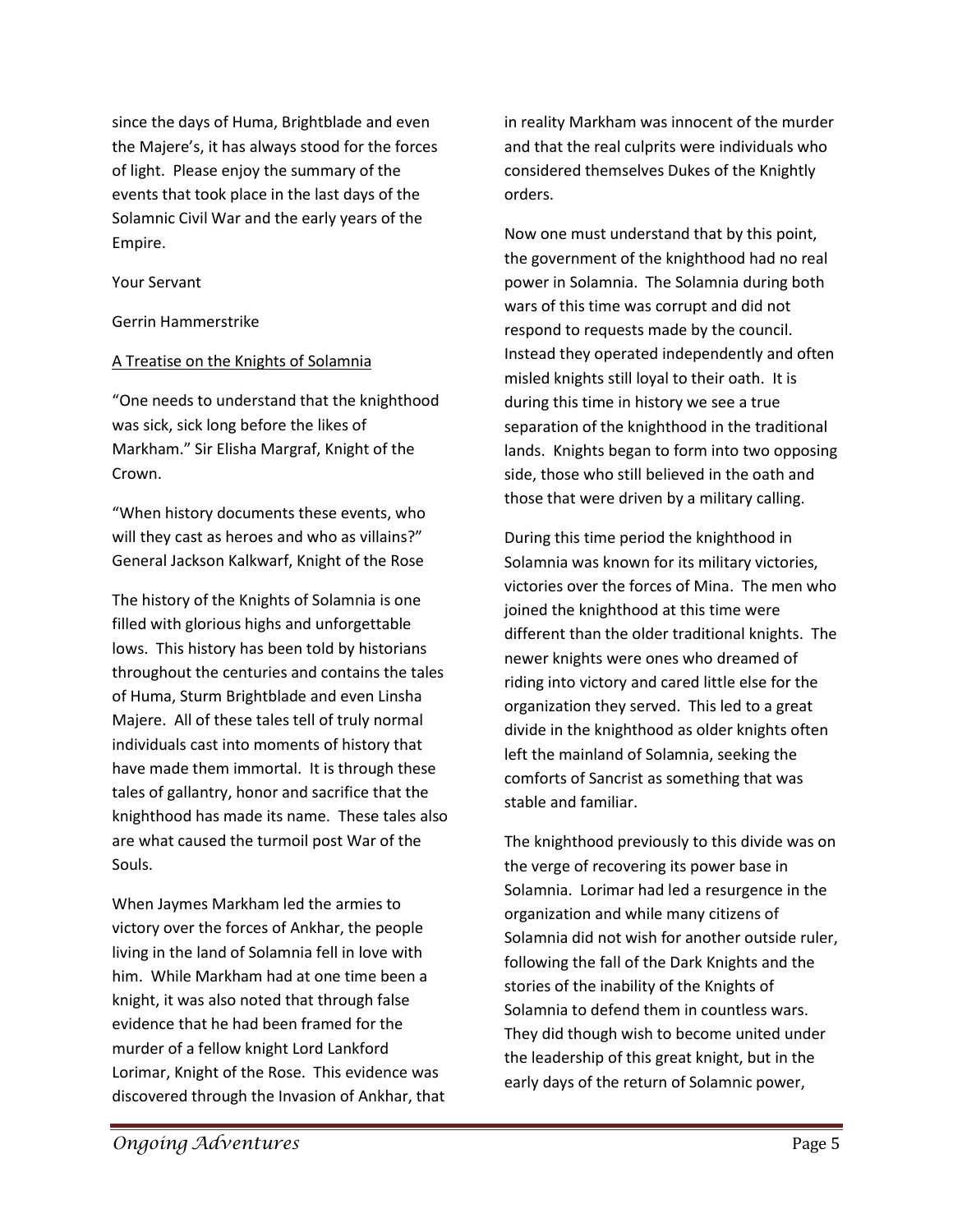

corrupt lords created petty fiefdoms. After the assassination of Lorimar the only voice of the knighthood that supported the oath had been snuffed out.

During the period of time between the death of Lorimar and the rise of Markham, the knighthood continually loses control over large parts of Solamnia. Those few lords who remain dedicated to the oath learn early the price of obedience and many of them leave their estates in the hands of others as they travel abroad. The lands are quickly confiscated by the various fiefdoms of Solamnia and prior to the invasion of Ankhar the knighthood has no real power in Solamnia.

While the knighthood's power was waning in their traditional homeland it was growing elsewhere. On Sancrist the Council of Knights elected a new Grand Master in 427 AC. This event was in response to the elevation of Markham to Lord Marshall of Solmanic forces and the isolation of the acting Grand Master Goddard Tasgall. The council felt that Tasgall was turning Sanction into his own private domain and that he did not represent the Measure.

The new Grand Master Sir Michel Cataya was a young Knight of the Rose, one born on the isle of Sancrist and had never traveled to the mainland of Solamnia. It was believed that he was free of the corruption that plagued the knighthood there. The hope of a strong charismatic leader was a major deciding factor to the council.

As the wars swept through the lands of Solamnia, Grand Master Cataya did little to contain them. Instead he focused on gaining control of Sancrist mainland to help establish the land as the new permanent homeland of the organization. It would be through a series of events that the Dragon Overlord Pyrothraxus would be defeated by forces under General Jackson Kalkwarf and control of the land would fall completely to the knighthood. In the early part of 430 AC the knighthood began to resettle large parts of the island. It would be during this time period that the Knighthood would attempt to reach out to the Solamnic Empire.

Sending an ambassador party headed by Lady Natisha Schweibert (Knight of the Sword) to Palanthas, the knighthood was hoping to set up a trading partner to help its fledgling industrial base. When Schweilbert attempted to meet with the Emperor Markham, she was told that in no form would a decrypted organization that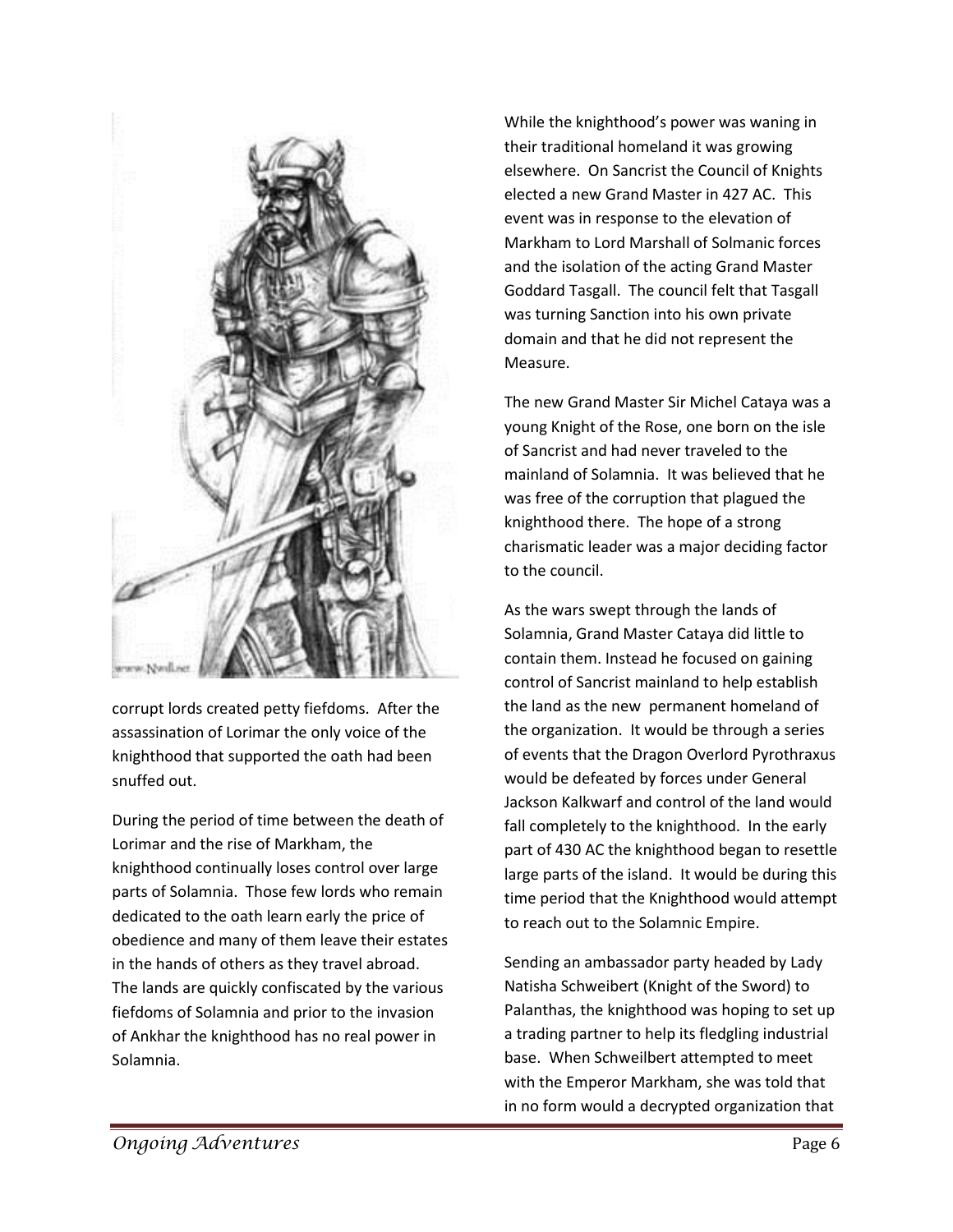had failed the people of Solamnia would be given any consideration. The ambassador then returned home with the message and informed the knighthood of no possible trade agreement.

Cataya saw that any further communication with the Empire would cause further anger and potentially anger the emperor enough to react with force. The knighthood under the direction of Cataya instead chose to follow a different path and ruled out a return to Solamnia. Using the Ambassador Schweilbert they reached to the nation of Ergoth and the city states of Abanasia. Through the skillful negotiations they were able to create lucrative trade deals. They would even be able to send representatives to Thorbardin and convince the High Thane to create a colony on Sancrist.

In the nation of Solamnia, while the knighthood was strengthening alliances, the situation grew dire for those supporters of the knighthood. In 433 AC Markham decreed that any image of the former knighthood would be destroyed. All knights who had taken an oath to Knights of Solamnia would be required to take an oath into the Army of No Sign and receive a new rank. It would be during this time that a knight of the Crown, Sir Elisha Margraf, would rise up to challenge the emperor.

Elisha Margraf was born on 396 AC in Caergoth in the years following the Chaos War. He was raised in exile in Northern Ergoth he was taught about the oath and measure from none other than Sir Liam Ehrling. In 414 AC, Margraf would be knighted into the ranks of the Crown Knights. He would go on and serve with distinction in the War of Souls returning to Caergoth following the war. In the events leading up to the civil war in Solamnia, Margraf stayed loyal to his oath. He would often give long speeches to his fellow knights about the

importance of their oath. In the southern part of Solamnia he gained a large following of support.

During the invasion of Ankhar and the civil war that followed, Margraf remained neutral. He declared to all who would listen that "this war is not for the knighthood, not by the knighthood and supports no cause of the knighthood." This argument would win him little in the way of friends and much of his support went to become followers of Markham. Throughout the war he would continue to champion the cause of the knighthood, while many would consider him an outdated relic of ages gone past.

When the decree was issued by Markham to have all current Knights of Solamnia to renounce their titles and swear a new oath to his army, Margraf refused. He was arrested in 435 AC and charged with treason. Instead of being executed, as was the decree's order for those who refused, Margraf was taken to meet with the emperor. Why this happened no one can explain, perhaps it was their campaigning during the War of Souls that created this bound, or was Markham compelled to learn why would a man rather die than simply swear a new oath.

In the months that followed Margraf would argue with the emperor that the current course of Solamnia was wrong. That it should be the knighthood the governed the land and that is should be Grand Marshall Cataya leading the people. Markham listened to the argument and simply stated that if the people of Solamnia would ask for Cataya that he would step aside.

He even took the matter one step further and accompanied Margraf to Central Plaza. There he called the people of the city to him and he allowed Margraf to give his argument for the knighthood. Following the speech Markham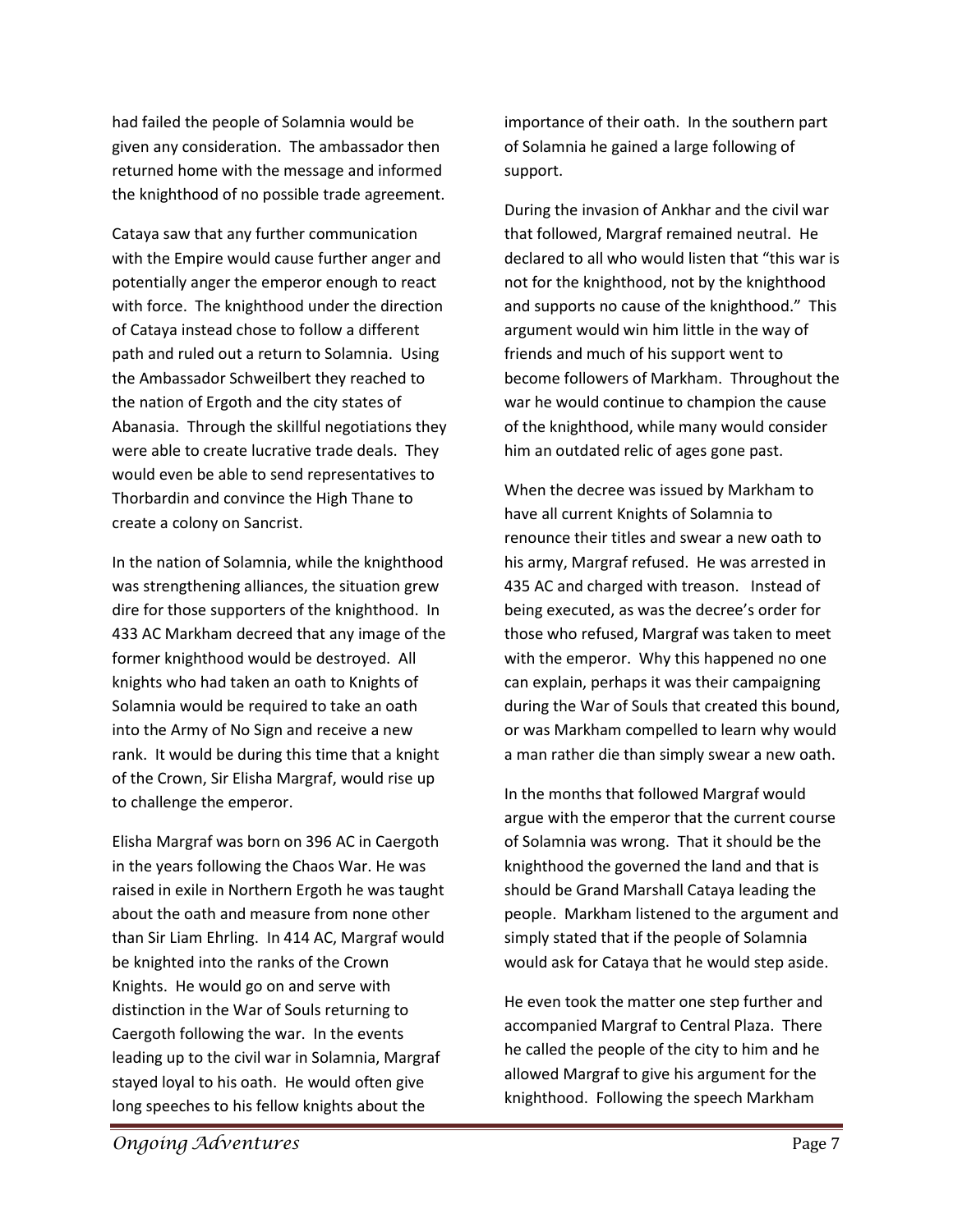made a short speech of his own simply stating, "I have done what the knighthood never could." The crowd's cheers for the emperor were deafening. Markham then turned to Margraf and declared, "All those still loyal to the lost power of knighthood have 30 days to leave this country. You will not be stopped by anyone but you will be free to leave. I do this as my last act of mercy to a dying cause."

This began the event later called The Great Migration, but that is another writing for another time.

# *Traveler's Report on Gunthar (Knights of Solamnia)*

Author's Note: This report is only about the area controlled by the Knights of Solamnia and should not be confused with the Mt. Nevermind article. All references to Sancrist in this document refer to the Knight controlled areas of Gunthar and have nothing to do with the Gnomish nation that is found on the same isle.

# *History:*

The isle of Sancrist is divided in two regions, the mountainous northern part of the island and the plains and forests of the southern part. Prior to the Cataclysm this area was part of the Empire of Ergoth and was part of a province. During the Rose Rebellion the area was the heart of it and the Empire of Ergoth sent Vinas Solamnus to quell the uprising.

It would be during this uprising that Vinas would receive the vision of the knighthood when he encountered the Whitestone. This was nearly 2000 years prior to the Cataclysm and the location of the event has become the center point of many councils of war and peace. It would become the symbol of all that is pure and good in the knighthood.

The island has become a Knight stronghold in the years post the Cataclysm and has become the primary residence of the Knightly Orders. It is bordered on its western shores by the Sirrion Sea which is a vast stretch of open areas. This has resulted in all primary trade routes going through the port cities of Gavin and Markenn. Much of the isle is highly developed with all towns and cities linked by roads.



# *Towns/Cities:*

#### **Wistan:**

The capital of Sancrist, the current residence of the Grand Master of the Order, is often mistaken for the castle which bears the same name. This city was prior to the Chaos War a sleepy village in which provided supplies and services to the castle. After the Chaos War the castle was selected as the seat of power for the nation of Gunthar. This nation would be ruled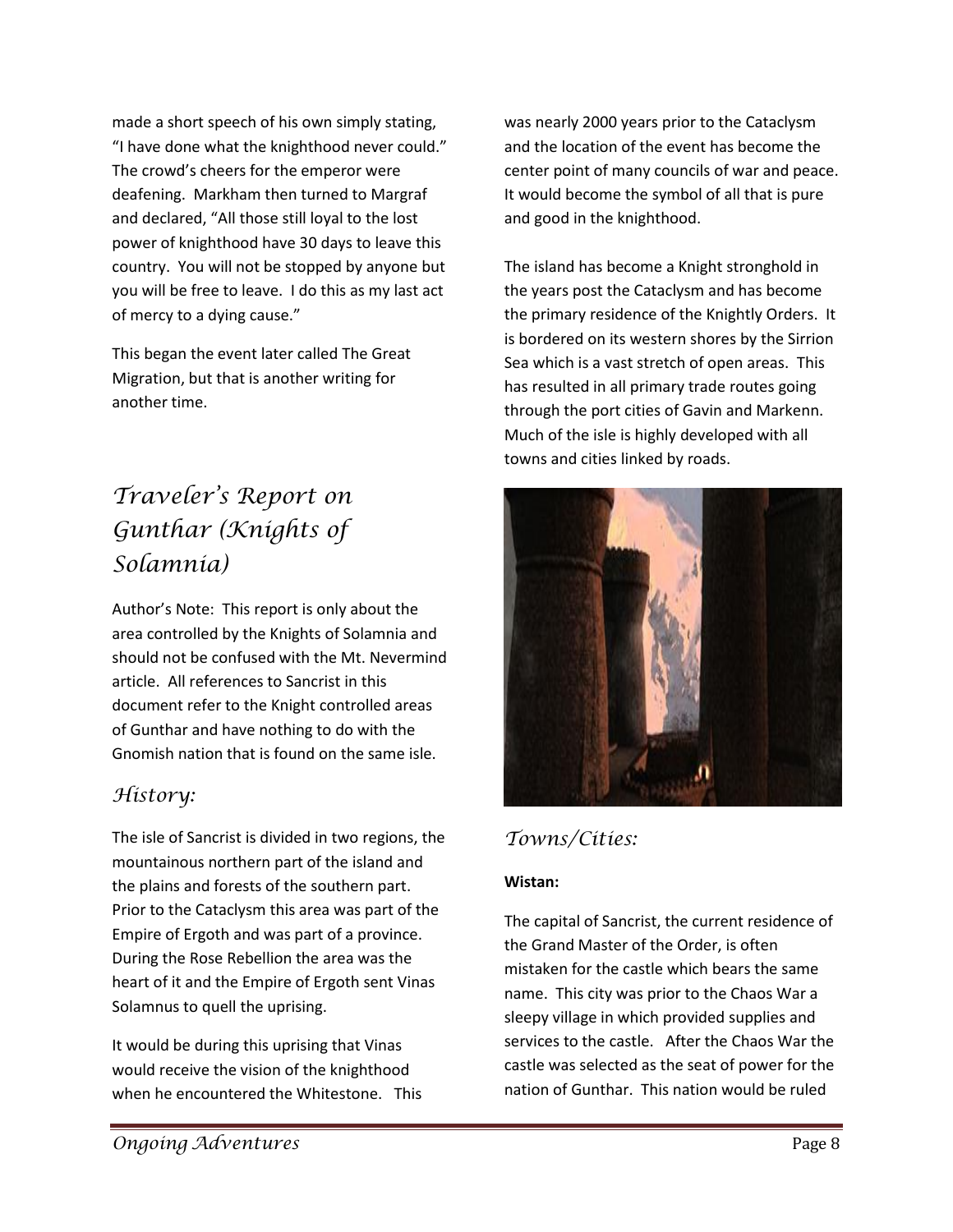by the Knighthood and immediately a short distance from the legendary a castle the small village's population swelled. Over the course of the last 50 years what started out as a sprawling tent city, has become a modern day city with laid out blocks. It is still located within a day's walk of the castle that gives its name.

#### Buildings:

Castle uth Wistan: The family home of the uth Wistan family currently is occupied by the Grand Master. This castle was donated to the knighthood following the death of Gunthar uth Wistan.

Rose's Drink: This tavern is owned and operated by retired knight Sir Ulion uth Alfric. The two story building is known for its giant rose painted on the outside of the building. It is frequented by many members of the knighthood and its interior displays many items from the knighthood.

The Jousting Grounds: This area is recognized by the tall bleachers that flank both sides of a long fence rail. The area is used daily by men training for the knighthood and on holidays jousting tournaments are held here. The headquarters for the Knights of Solamnia is also located underneath the northern bleachers.

Gunthar's War College: This small university is situated on the northern side of the city. It was founded in one year after the death of Guthar uth Wistan and focuses on teaching its students the art of war. The college currently only accepts students who meet the minimum requirements of knowledge, weapon use, tactics, oratory and creativity. It currently has 1200 students enrolled in the program, many of which are seeking entry into the knighthood.

Grand Master Sir Michel Cataya: The current head of the order lives in Castle uth Wistan and is a native son of Markennan. He is known for his inability to be corrupted and the belief he has placed in the Oath and the Measure. A tall, thin man the Grand Master is known by his flashy smile and his ability to relate to any situation. It is widely rumored that the Grand Master travels abroad disguised as a common adventurer in hopes of learning more about the world.

General Jackson Kalkwarf: The General is a Knight of the Rose who has survived several recent campaigns of liberation. When not campaigning his residence is found in this city and is a plain unadorn two story townhouse which he shares with his wife and family. The middle age general has recently returned from preparations to retake Castle Eastwatch on Southern Ergoth.

Alonit's Traveling Troupe: This group is a well renowned for its theatrical performances. Highly sought after the group has called the city its home for the last several years and currently is performing nightly at the Light of the Moon Opera House. Its most famous play is entitled "The Fall of Lucien", which details the final days of the dead Highlord Lucien of Takar.

Sir Nil Stormshield: This Knight of the Sword serves as the primary recruiter for the knighthood. Living in quarters under the northern bleachers of the Jousting Field he is well known face of the community. A blond haired brawler, Nil is known for his quick temper and his honestly. He is also in charge of communicating with current High Clerist Gabriel Jhent who is currently living in Schallsea and relaying the information back to the Grand Master.

#### People: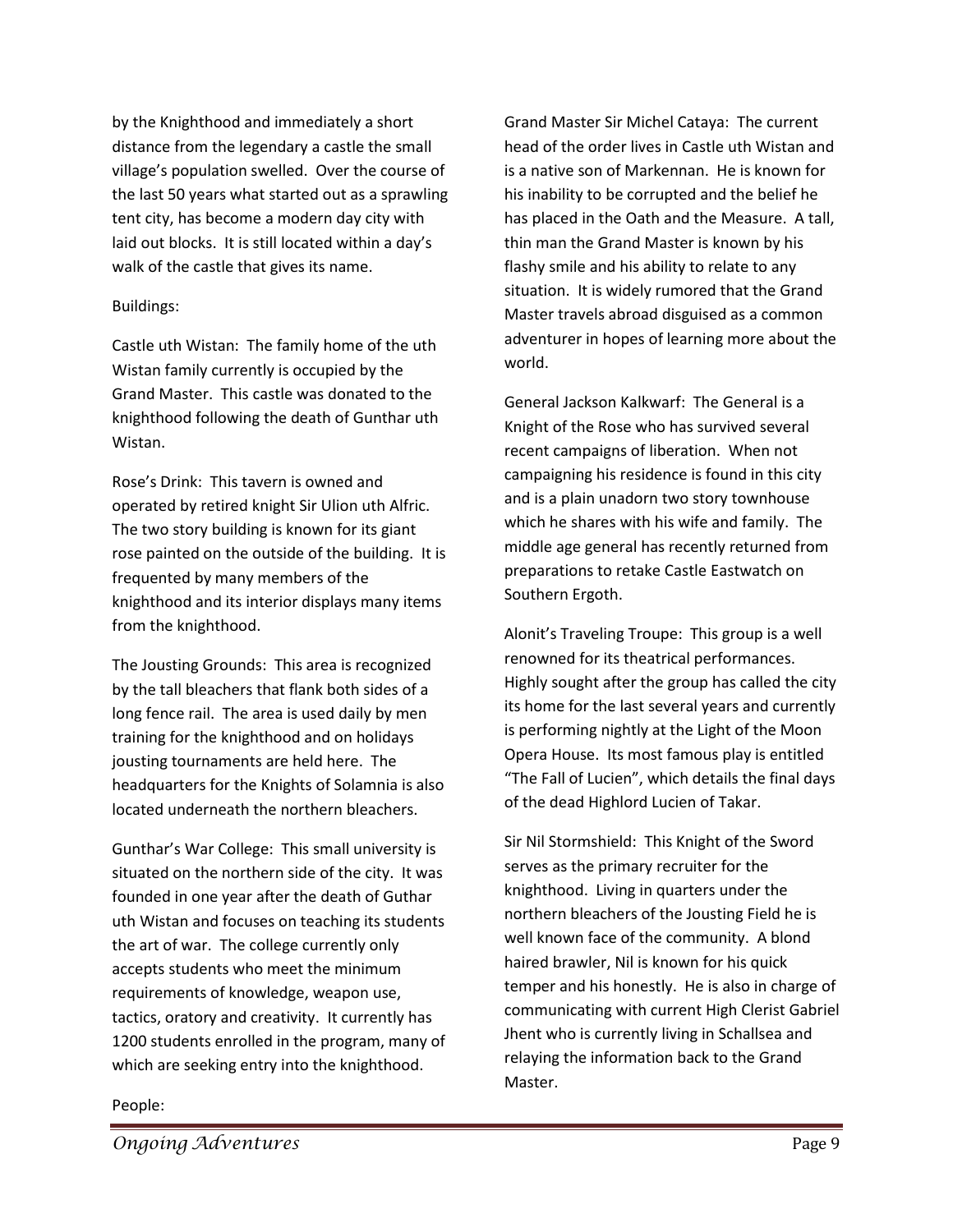#### **Gavin:**

The leading port city of Sancrist this bustling town has exploded in the years since the arrival of the Dragon Overlords and the conclusion of the War of Souls. Once a sleepy quiet town many new buildings have been constructed as the town is second now only to Castle uth Wistan. With a large deep water port this is the primary destination of any ship sailing to Sancrist.

#### Buildings:

Tower of the High Warrior: This building is currently under construction and is being built near the harbor. Along with a seven story tower, the knights are also overseeing a two story wall to contain the harbor in case of an invasion by the Solamnic Empire. Once completed the tower will oversee the defenses of Isle as the steep cliffs along much of the isle provide protection from any invading forces.

Almen's Plantations: Outside of Gavin lies a large farming plantation owned by the uth Almen family. This farm is famous for the annual fall "Feast of Apples" festival which celebrates the fall harvest. The farm is well known for its specialization in rare wines and ales.

Keybender's Travels: This shop located in Gavin is a curiosity to most people in the community. Its contents are not very unusual as it has a collection of maps and odd items from all over Ansalon. What draws most people is meeting its proprietor an aging kender named, Talanth Keybender.

The Pavilion: This open aired market is located in the center of the community and operates most days of the week. Merchants travel to Gavin to sell their wares and it is not

uncommon to have merchants from as far as Nordmaar journey to sell rare and exotic items. In the center of the market stands an undated statue of Vinas Solamnus.

#### People:

High Warrior Gregory Hallack: He has set up residence in the city of Gavin to oversee the defenses of the community. Fearful of a possible invasion from the Solamnic Empire he has garrisoned a large number of troops. A short dark haired man, Hallack was given the title of High Warrior in the closing days of the War of Souls.

Talanth Keybender: The owner of Keybender's Travels, this kender is a retired wanderer. Over his journeys Talanth's shop has fascinating maps and items from all over Ansalon and things he found on the eastern shores of Goodlund that he claims are not from this continent. Many claim that these tales are mainly the dreams of an old kender.

Livvy Vingus: The owner of the Crown's Inn, this young lady is a well-known figure of the community. She has several very interested suitors but has rejected them all. It is rumored that she and the Grand Master have recently traveled together.

#### **Markennan:**

This town is the secondary port for ships traveling from mainland Ansalon. While not as large as Gavin this town has a large ship building industry in it. The port is situated in a point in which the steep cliffs of Sancrist have a break in them allowing a natural road inland. It is rumored that Markennan was once a summer resort spot for Ergothian Senators prior to the Cataclysm.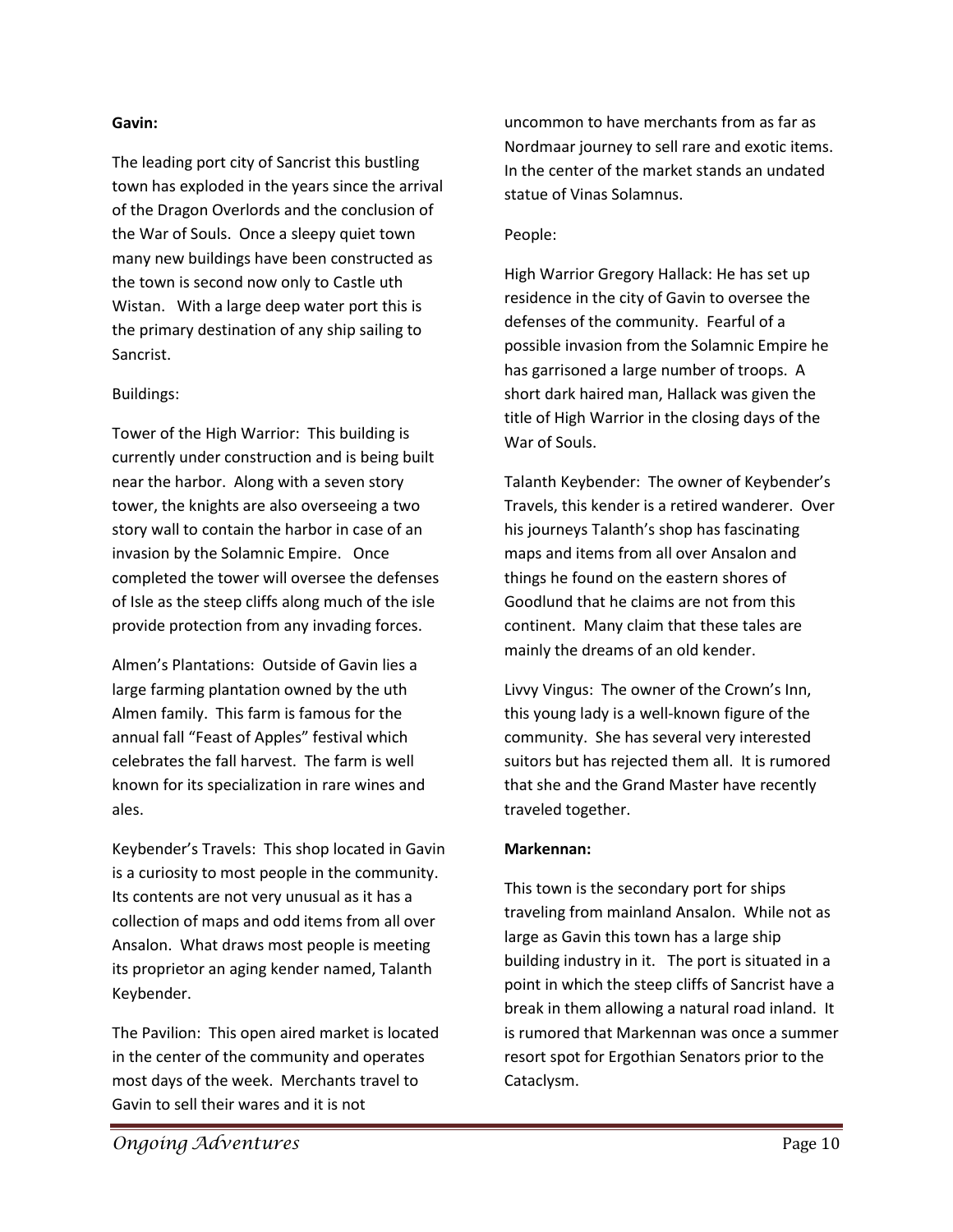#### Buildings:

Odil's Baths: This place is well known for its hot spring fed baths. It has been rumored that these waters contain healing powers and that the Tears of Mishakal were poured into the waters. The building that baths are in is also rumored to be the oldest building on Sancrist.

Snot's Tavern: The tavern is run by former Knight of the Crown, Sir Daavyd Nelgard. Known for its outlandish tavern contests this tavern is a three story building with a large interior courtyard. The tavern also houses an exotic zoo in the courtyard containing animals from all over Ansalon. The prized attraction is a meredrake imported from Kern.

The Rose Gardens: These gardens are located on the outskirts of Markennan and sprawl several acres. Visitors travel through the garden experiencing the many different forms of fauna found in Ansalon. In the center of the gardens is a stone keep that contains murals displaying the history of the Knighthood. The paintings have been done since the founding of the Knighthood until present day and contain both historical and mundane scenes.

#### People:

Thomas Stonesword: The current caretaker of the Rose Gardens is an aging individual who is slowly going blind. While most people in his profession would panic about losing his sight, he concentrates on learning the feel of plants to continue his care of them. He is known to be a kind and honest individual who is unmarried but has several apprentices.

Mittigorn Dunbarth: He has been appointed as the mayor of the town because of his experience in shipbuilding. Born in Ergoth, Mittigorn grew up in a family that built ships for the Ergothian Navy. During the War of Souls he was assigned to be a liaison to the Knights in the hopes of constructing superior ships. It was during this time that he lived in Markennan and fell in love with the community. In the years since then he has expanded the family business to the community and has become influential businessman.

Lady Kristin Ladycandle: She is a Knight of the Rose and the current head of the garrison stationed in the city. A veteran of the War of Souls she is known for her shrewd demeanor. A strict follower of the Oath and the Measure she holds her soldiers to a high level of expectations. It is common to see her training side by side with her troops who she has won their respect and loyalty.

#### **Pax:**

The quiet community of Pax is located in Thalin Bay and serves as a port for trade the Northern part of Ergoth. Not as busy as the ports in the south it is protected by the steep cliffs that surround the isle. Located at the mouth of a river it supports a bristling riverboat trade with Castle uth Wistan. At one time this location was considered the primary port of Gunthar but now this only holds true in times of storms.

#### Buildings:

Old Sea Mug: This inn is a small seaside inn that specializes in its fish stew. Travelers often seek out the inn as it is the only inn in Pax that has rooms in both human and demihuman sizes. It is also rumored that the cellars of the inn lead into ancient catacombs of Ergothian nobles.

Silton's Tower: The tower is situated at the mouth of the river and is currently inhabited by a white robe wizard, Aldon the Seer. It is a white granite structure that legends tell of it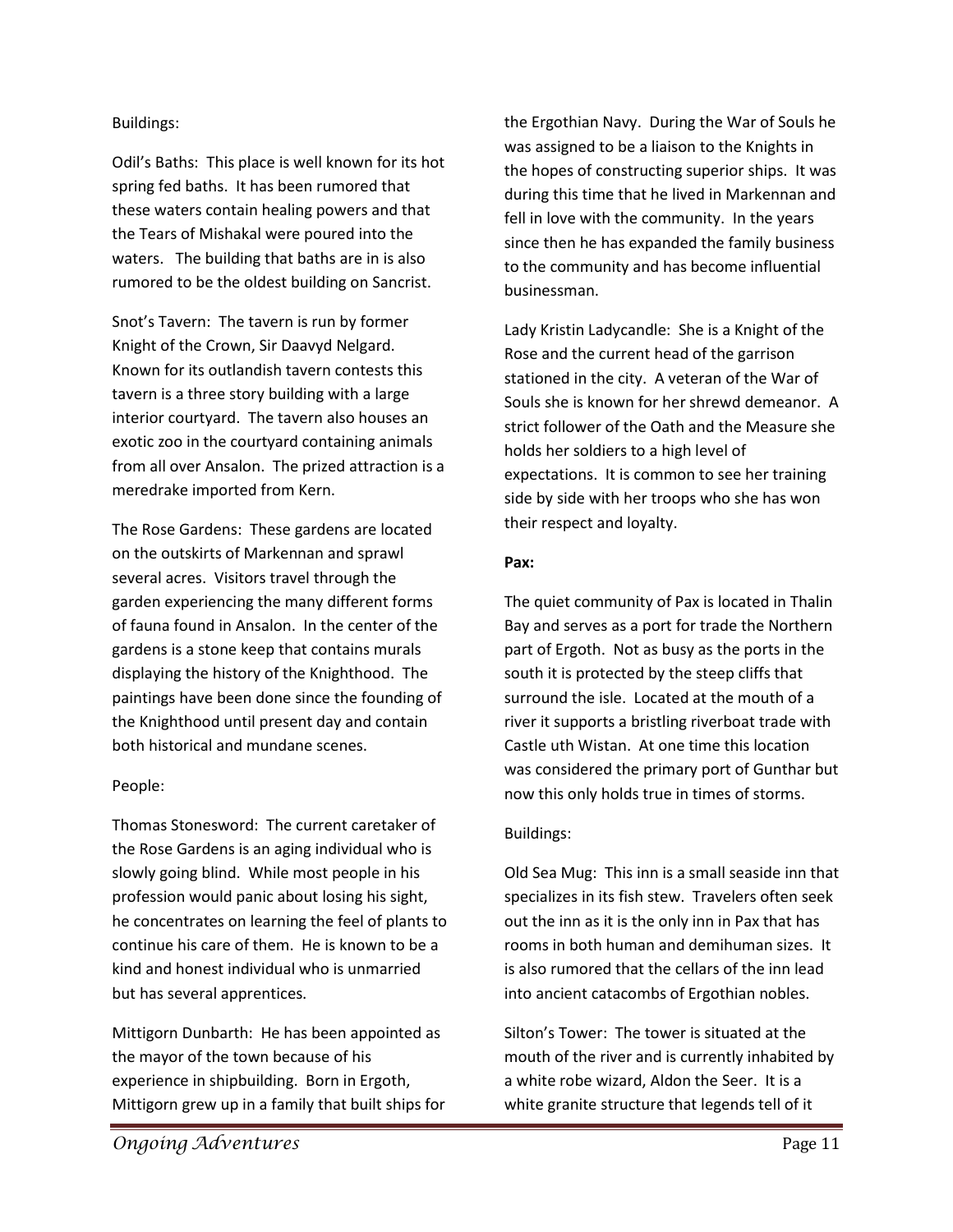being raised out of the ground by the Conclave of Wizards. While there has never been any truth to these stories it has become a local curiousity.

Nolyunt's Dry Goods: This is the family home of the Nolyunt merchant family. The family invested heavily in creating several warehouses in the community during the Chaos War growing rich off of the profit. With the events of recent years of having the southern communities of Sancrist become the main trading ports this family has fallen on hard times. Many of the families buildings and holdings in the community sit vacate.

#### People:

Derek Nolyunt: Is the patriarch of the Nolyunt family and owner of its businesses. This older human inherited the business from his father at its peak and has watched it slowly lose power over the years. He has grown fearful for his life as his more ambitious children have already begun to fight over the dwindling family fortune threatening ruin on all in Pax.

Karine Aurrafil: She is the local constable of the community. While there is a small garrison of soldiers in the community they are stationed there to protect the docks. Karine is commonly seen on patrol throughout the community. She is assisted by her deputies and is considered the leader of the local militia. Too young to take part in the War of Souls, Karine has seen her childhood town fall on hard times as most of the shipping has went south.

Rushio Daggerfall: He is a member of local town council and owns a cooperage. He blames the loss of shipping on the merchant families that "pried every lose coin a sailor had from them". In council he is often outspoken on

raising taxes on those families who caused the demise of the town.

#### **Garret:**

This is a sleepy hamlet that is located on the northern side of Gunthar. While it has a port is lacks the deep water to bring in large ocean going vessels. Instead it is the home of the Lord Cavalry Barracks and Archery Ranges. The town is situated on top of high cliffs and uses cranes to transport goods up and down from the port.

#### Buildings:

Lord Cavalry Barracks and Archery Ranges: This training academy is a place where junior knights learn more about commanding troops in the field. The Barracks prides itself on creating proven leaders and pays homage to its past students such as General Jackson Kalkwarf, High Clerist Gabrial Jhent and High Warrior Gregory Hallack.

Stone's Keep: This building houses a small garrison of troops under the command of Sir Tangaard Clinyc, Knight of the Crown. The keep also houses a very prominent library that contains works that were penned by some of Ansalon's most famous scholars. It is also home to the Military Inventions and Research Company.

The Lancer's Rest: This inn is located only a few blocks from Stone's Keep. Famous for its displaying of Solamnic shields and crests, it is often a place where visitors flock to during graduation weekends from the Barracks. The inn is owned and operated by Michelle Vardis, a widower of the War of Souls.

People: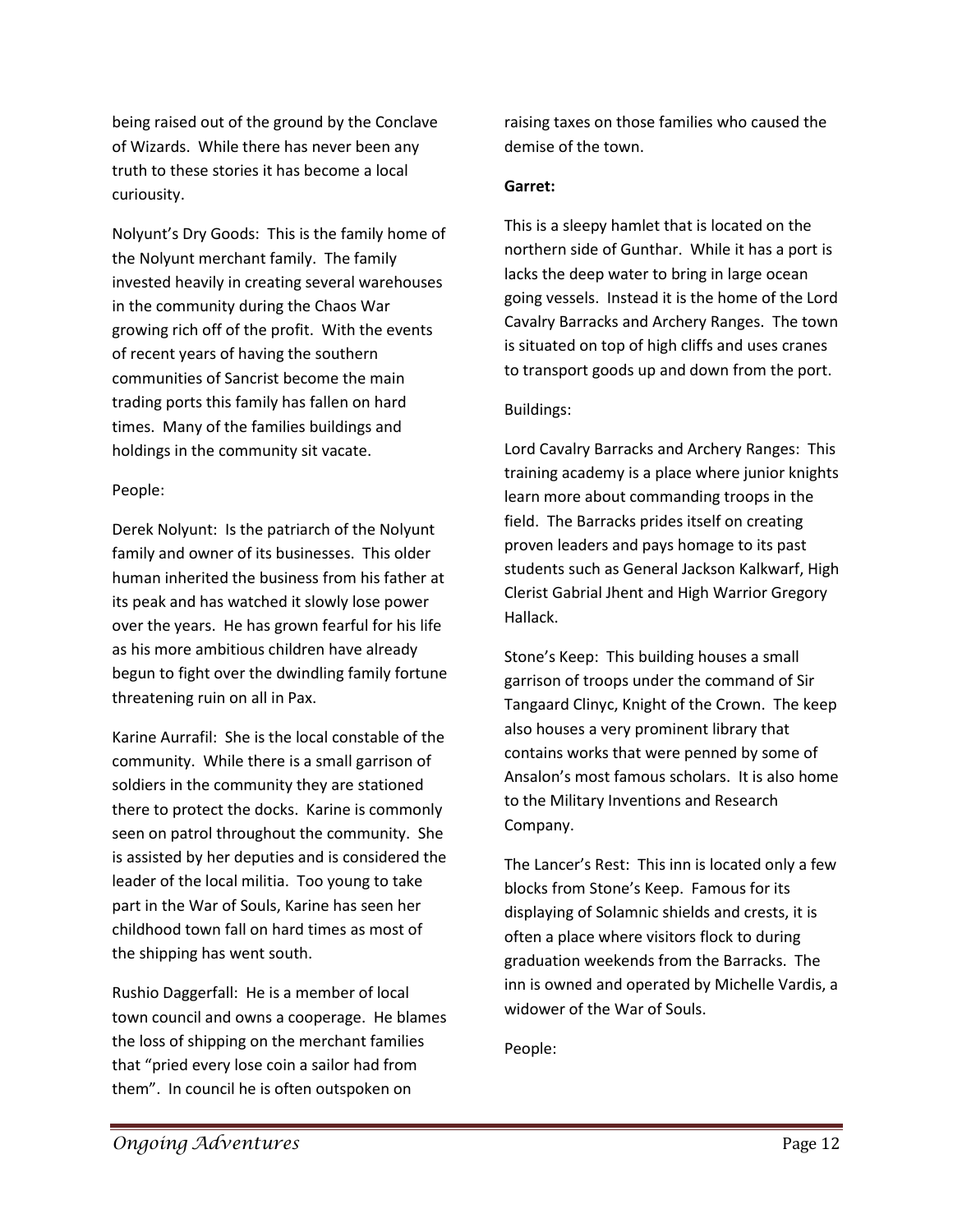Lady Chatara Delane: Knight of the Rose is the current head of the Military Inventions and Research Company. The short, middle aged woman is perhaps one of the most creative minds in all of Gunthar. It is rumored that she has dozens of sketchbooks of potential inventions.

Sir Auston Crownguard: Knight of the Sword is the grandson of Derek Crownguard and current head of the Barracks. Students describe him as a caring, strict individual that would sit down and take the time to share your joys and sorrows, but also hold all knights by the same Oath and Measure. Crownguard is a married, middle aged knight who is passionate about following in the footsteps of his hero, Sturm Brightblade.

## *Regions:*

Forests of Gunthar: This region is the heartland of Gunthar and while a forest it is has been planted and replanted several times in the history of Isle of Sancrist. Farms and small villages dot the landscape and provide supplies needed by the communities.

Whitestone Mountains: The Whitestone Glade is located in this mountain range. It is also home to a small colony of dwarves who have arrived at the request of the Grand Master.

#### Adventure sites and plots:

Castle Hammerhand: This castle, located in the Whitestone Mountains, was once the seat of power for the Hammerhand family. On the night of the Great Storm this castle received the brunt of several lighting strikes and an earthquake. All inside the castle perished that night and the area around it became prone to

rockslides. It is rumored that the dead of the castle do not rest easy.

The Knight's Sword: In the Barracks every spring the Knight's Sword competition is held. Here competitors try to earn the use of the fabled blade for one year, to return it the prior year. Last year's champion fell leading an expeditionary force to scout out Castle Eastwatch in Southern Ergoth. This year's contest involves traveling to Southern Ergoth to retrieve the sword.

# *Campaign Journal:*

This section was not ready at time of print.

# *Characters:*

This Section Is Incomplete At This Time

*Grand Master Michel Cataya*

## **Male Human Fighter 10/ Legendary Tactician 1/ Knight of the Rose 6**

| Strength 16 Fortitud +1                |                         |    | Arm<br><b>or</b><br>Class | - 20                         |
|----------------------------------------|-------------------------|----|---------------------------|------------------------------|
| Dexterit<br>y                          | 11 Reflex $+5$ foote 20 |    | Flat-<br>d AC             |                              |
| Constitut<br>ion                       | 12 Will                 |    | $+1$ Touc<br>7 hAC        | 10                           |
| Intellige<br>nce                       | 13 Alignm L<br>ent G    |    | k                         | Base $+17/+12$<br>Attac $+7$ |
| Wisdom 18 Speed                        |                         | 20 | Mele<br>Attac $/+7$<br>k  | e $+17/+12$                  |
| Charism 20 Initiativ +0 Rang $+14/+9/$ |                         |    |                           |                              |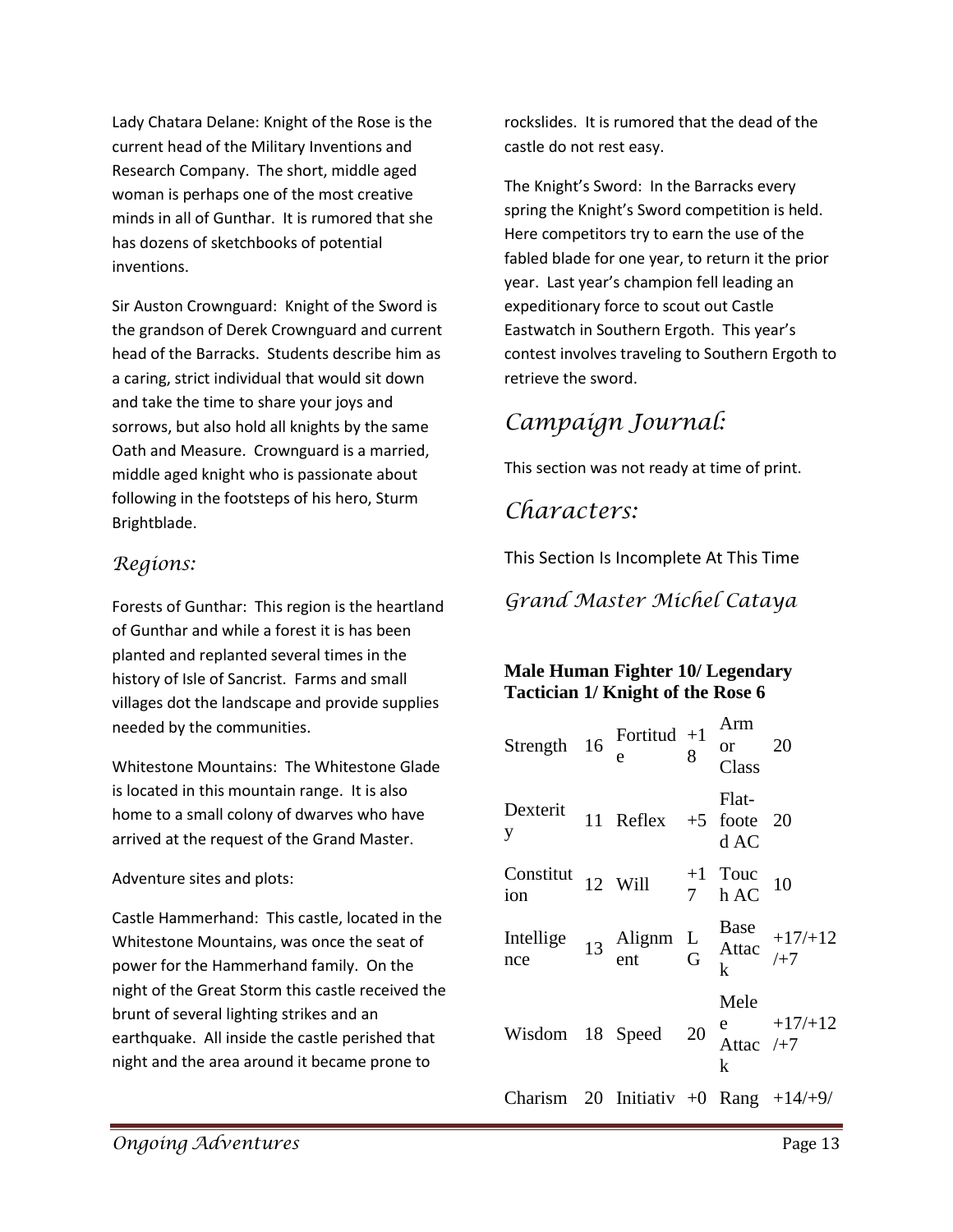| a             | е                   | ed     |
|---------------|---------------------|--------|
|               |                     | Attac  |
|               |                     | k      |
| Hit<br>Points | $\frac{12}{9}$ Size | Medium |

## **Special:**

Aura of courage, rallying cry, Heroic initiative  $+2$ , inspire courage  $+3 \frac{3}{day}$ , Leadership Bonus +1. Inspire Greatness, Wisdom of the Measure.

## **Skills:**

Bluff +13 [8 ranks], Climbn+5 [3 ranks], Diplomacy +27 [14 ranks], Disguise +9 [4 ranks], Knowledge (geography) +11 [10 ranks], Knowledge (history) +11 [10 ranks], Knowledge (nobility and royalty)  $+9$  [8] ranks], Knowledge (religion) +5 [4 ranks], Ride  $+8$  [8 ranks], Search  $+2$  [2 ranks], Sense Motive  $+14$  [8 ranks], Swim  $+7$  [4 ranks]

# **Feats:**

Cleave, Combat Expertise, Diehard, Endurance, Expanded Aura of Courage, Honor-bound, Iconic Invocation, Leadership, Mounted Combat, Negotiator, Power Attack, Trample, Tremendous Charge

# **Languages**

Common, Ergothian, Solamnic

# **Weapons:**

*+2 longsword* +19/+14/+9 melee  $(1d8+5/19-20)$  or light pick  $+17/+12$  melee  $(1d4+5/20x4)$ .

# **Possessions:**

*+2 full plate, +2 longsword, Spurs of Mount Healing, heavy wooden shield* (4), *potions of cure serious wounds* (2) light pick

# **Description and Background:**

Michel was born into an old Solamnic family on the isle of Sancrist. His family had a long tradition in the knighthood, his great grandfather had stood with Sturm Brightblade at the High Clerist Tower during the War of the Lance. Ultimately his great grandfather paid the ultimate price in the defense of the tower and his body was laid to rest in the crypts below.

His grandfather fought in the Chaos War and flew into the abyss with Steel Brightblade. In the battle with Chaos he was slain and laid to rest in the Tomb of Last Heroes. Following this war Michel's father quit the knighthood and forbid his son from joining. Growing up in the town Markennan he was fascinated by the men in armor. As many of the local youth he would follow the knights and peak into the barrack windows wanting to catch glimpses of the men.

As he grew older he found himself invited to many local functions by men who remembered his grandfather. Unable to go because of his father he would often sneak out to see the events. His father would eventually find him and would instill obedience into his son. This only further strengthen his resolve to join the knighthood.

At the age of 14 he ran from his father for the last time. He traveled to Castle uth Wistan where he met Sir Liam Erhling, the Grand Master. One year later in 402 AC he was accepted as a squire based on his family's history with the knighthood. He quickly proved that he was adapt in the